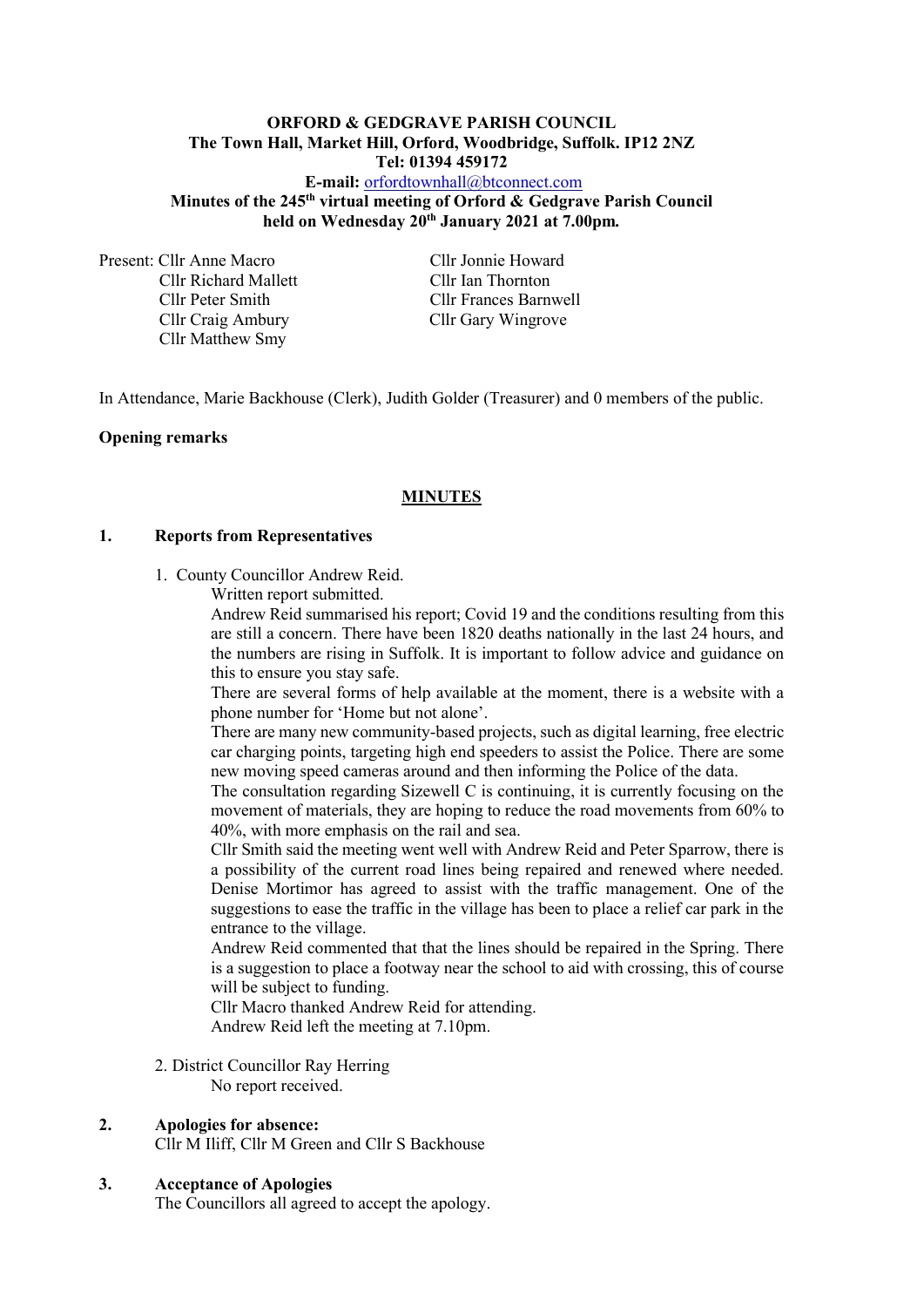- **4. Declarations of interest:** None
- **5. Applications for dispensation:** None
- **6. It was agreed that the minutes of the 244 th Parish Council (PC) meeting held on the 18th November 2020 and the minutes of the F&GP meeting held on the 11 th January 2021 and the 14th January be accepted as a true record.**
- **7. Matters arising from the 244 th PC meeting on the 18th November and the minutes of the 11th & 14th January 2021.**

7.1 Payment re Christmas Extravaganza – The Treasurer has received the receipts and is organising the payment.

7.2 Quiet Lanes – Cllr Barnwell commented that she has proposed Gedgrave Road, Bullockshed Lane, Raydon Lane, Mill Broadway and Ferry Road. The next part of the process is to send leaflets to all the residents for their opinions, and follow this by a public meeting. Phase 1 was taking place in January; it may be Easter before Orford moves to the next part of the process.

The Treasurer asked what are the implications for the businesses in the process.

Cllr Barnwell commented that the local businesses will be included in the consultation, they will be asked if there are any issues with the Quiet Lanes proposals. The signs are just visual reminders, not speed limits.

It was agreed by all the Councillors for Cllr Barnwell to continue progressing with the Quiet Lanes Scheme.

Ray Herring arrived at 7.20pm

Cllr Macro invited Ray Herring to give his report.

Ray Herring commented that the East Suffolk Council has agreed a low Council Tax increase; the government has recompensed the Local Government for some of the expenditure incurred during the pandemic. There have been local grants available to help businesses. Norse has suffered some problems delivering their normal services due to the Covid impact on the staff. Some of the local farms have also suffered issues with staffing due to the Covid pandemic. Planning issues that have been concerning are the Orford Garage and the AOCP proposals for the defences.

Cllr Macro thanked Ray Herring for his report.

7.3 AOCP – Cllr Barnwell suggested that the PC tries to encourage the AOCP to move forward; there has been very little progress from the IDB or the EA; a meeting is to take place next Thursday so it will be interesting to see what progress has been made. The upper river plan was submitted in May, this is still outstanding.

7.4 Neighbourhood Plan – The Clerk had circulated the Reydon Neighbourhood Plan to all the Councillors.

7.5 Pump Street – see item 11.3

7.6 Recreation Ground – The Clerk has written to the Tennis group, who acknowledged receipt of the letter and commented that the Groundsman equipment is very noisy.

7.7 Climbing Dome – The Clerk reported that she had contacted the people who had offered/given donations for the Climbing Frame. Both the Flower Show Committee and the Sports and Social Club have said that we may keep it for as long as we need until the full amount may be found; Adnams have stated that we may have the fund until October and then if we have not spent it, return it; and Andrew Reid has stated that we may have the money until the end of March, otherwise if not spent returned.

7.8 Ice-cream Tender – see item 11.6

7.9 Friends Garage – Cllr Smith said that a letter has been sent to the Orfcom group regarding thanks for the progress and work with the Friends Garage.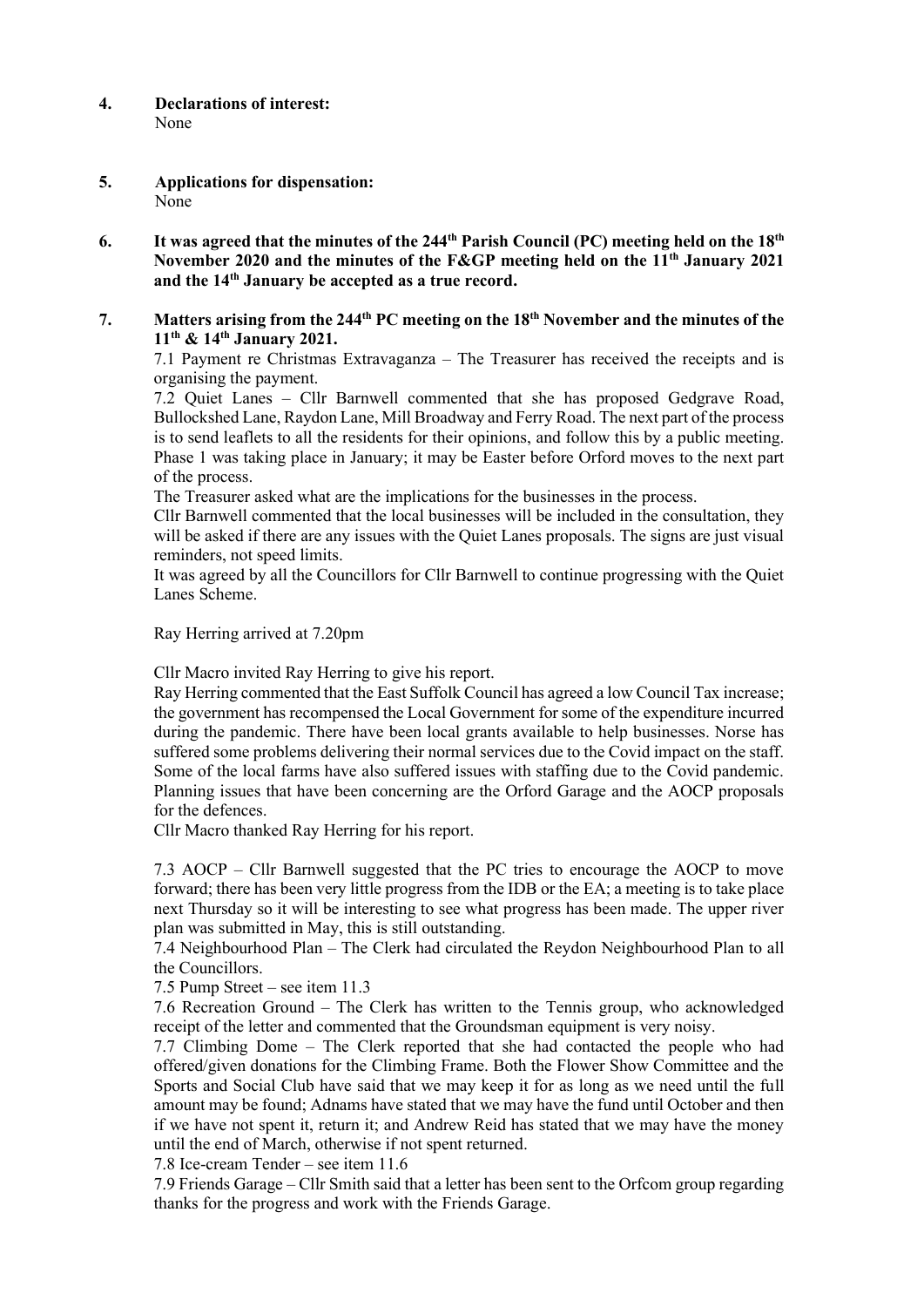7.10 Resident – The Clerk reported that the key for the bollard near the shop had been given to the resident.

**8. Contributions by members of the public.** None

## **9. Finance**

9.1 The Council received and approved the 'payments for approval'. The payments for approval are Walnes Ltd – £105.60, Leiston Press – 116.40, Orford PCC - £600, Total £822. The Treasurer asked if there could be a blanket approval for all the wages for the next three months as these did not change, the total of which is £1134.12; also the grass cutting from Norse which is £203.94.

The payments were approved by all the Councillors.

9.2 Quarterly Accounts – The Treasurer reported that everything is ticking along and the expenditure is on track.

Cllr Smith proposed that the PC accept the Quarterly accounts as a true record, this was seconded by Cllr Howard and agreed by all.

9.3 Approval of the Budget – The Treasurer reported that the Budget had been discussed by the F&GP Committee, and the proposal is what has been circulated to you all. There has been a suggestion not to increase the staff wages for the next year, in line with no increase in the precept cost.

Cllr Barnwell commented that there may be an expenditure of  $\pounds$ 125 for the quiet lanes, this is just an estimate.

The Treasurer said that this sum could be taken from the Traffic Management pot or the surplus figure.

Cllr Thornton proposed that the Budget 2021/22 be accepted, this was seconded by Cllr Macro and agreed by all.

9.4 Approval of Precept – Cllr Macro proposed that the precept remains the same as last year at an amount of £28,000, this was seconded by Cllr Thornton and agreed by all.

# **10. Planning**

DC/21/0024/LBC – The Manor House, Market Hill, IP12 2LH Listed building consent – proposed fitting of wall mounted house alarm sounder box to the existing East elevation face.

The Councillors had no objection to this application.

## **Other notifications:**

## **11. Parish Council Business: -**

## **(1) Community Speedwatch update**

The Clerk reported that she had received an email and the training is still on hold due to the lockdown restrictions.

## **(2) Neighbourhood Plan.**

Cllr Smith said the Neighbourhood Plan involves a lot of work and a lot of communication with the residents. It may be wise to postpone this until the Autumn, when public meetings may take place. A starting point could be for the PC to invite Chris Bowden from Navigus who assisted Reydon to complete their Neighbourhood Plan.

It was agreed by all to invite Chris Bowden to attend a meeting of the PC to give some information regarding the work involved in Neighbourhood Plans.

ACTION: Cllr Smith to invite Chris Bowden to a PC meeting.

## **(3) Pump Street**

Cllr Smith reported that a meeting had taken place with Lloyds Builders on site, they had suggested that cobbles would be a good idea to place on the area around the pump. The cost to remove the existing surface and to replace with cobbles and then remove the well lid and place a metal frame under to increase safety would cost £2,600 plus VAT.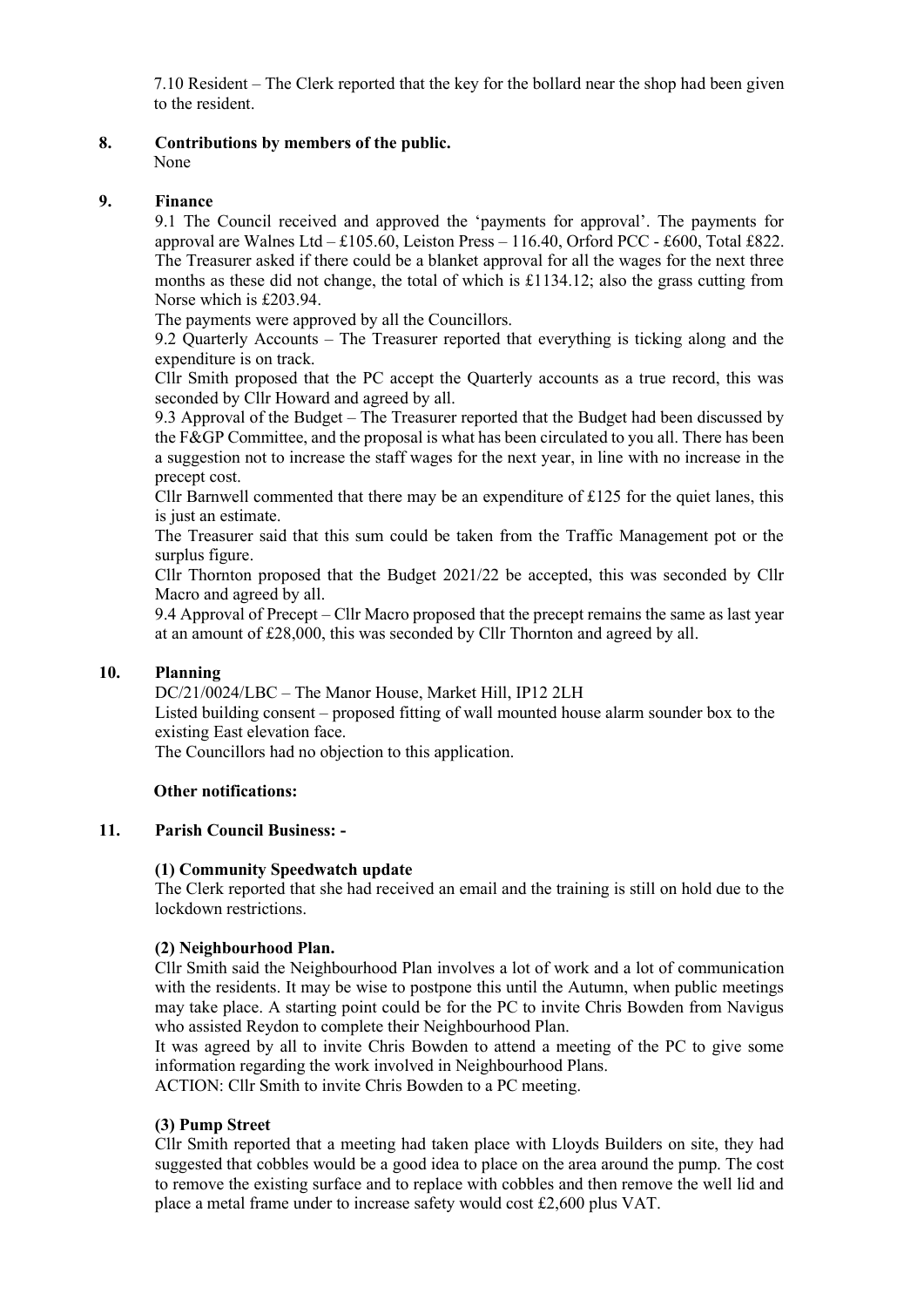It was suggested that the PC collects more quotes to compare.

Cllr Thornton said that if the PC wanted this work to be completed, is there any spare funds to pay for this?

The Treasurer said that we could take some money from the reserves, this job would then be completed.

ACTION: Cllr Macro and the Clerk to source some alternative quotes for the same spec job.

#### **(4) Recreation Ground**

The Clerk suggested that a working party is formed to fix the dragon's teeth on the recreation ground. At the moment the wood merchant is only doing a delivery service so it would be a couple of weeks until delivery. Who is available to assist with this? This is then another job completed.

Cllr Macro said to go ahead and order these sleepers, and to notify the Councillors when delivery had taken place.

ACTION Clerk to organise the delivery of the sleepers from the wood merchant and to notify the Councillors of the arrival.

#### **(5) Traffic Management**

Cllr Smith said that following on from the meeting with Andrew Reid and Peter Sparrow, it was agreed that some of the lining in the village needed replacing and repairing. The Market Hill lines do not belong to the SCC, they could be the responsibility of the ESC.

Ray Herring commented that usually the lines are the responsibility of the SCC, Norse enforces the traffic management and unless the car park belongs to ESC, then SCC are to sort the lines. It was agreed that Ray Herring would look into the responsibility of the lines on the Market Hill.

Cllr Smith said that the PC has some money in the fund. The enforcement of the lines needs to take place in the holidays and weekends, this is when the village is the busiest. A relief car park on the entrance to the village is an idea, maybe a piece of land could be rented, the PC would need to liaise with the NOTT on this project. There could then be a pedestrianised walk way to the Quay via the Castle, this would take the volume of traffic away from the village centre. Various other ideas have been put on hold for the moment, such as a pedestrian only areas, one way system for the cars, business parking only in the village, etc…

Cllr Howard said that the triangular field near the school could be considered a suitable site, with the entrance by the school and the exit onto Mill Broadway.

Cllr Smith said that this could be discussed further, and the impact on the NOTT would have to be considered.

Cllr Barnwell said that the impact on the NOTT would not be too great as the people would still need to go to the quay, people with boats etc. It would take time to sort a relief car park. Cllr Thornton said that there are several things to do before the car park could be sorted, is the landowner willing to rent out the field, and what would the cost be. More research needs to take place regarding numbers of vehicles that enter the village. It is also important to see how effective the parking enforcement is going to be.

ACTION: Cllr Smith to complete more research into the traffic management and numbers of vehicles entering into the village.

## **(6) Ice cream and Fish & Chip Tenders**

Cllr Macro said that the tenders for the Ice Cream and the Fish & Chip sites should be sent out shortly. It was agreed that various Fish & chip proprietors should be offered a site near the Castle and the Ice Cream proprietors should be offered both a site at the Castle and the Quay Car Park.

Cllr Thornton asked if the current Ice Cream owner has responded to the letter sent in December.

The Treasurer reported that a response has been received with the acknowledgment that the outstanding money will be paid shortly.

It was agreed that a reply should be sent to ensure the understanding that if the outstanding amount was not paid, then the Tender offer would not be sent out for the next term.

ACTION: Tenders to be sent out to potential Ice Cream and Fish & Chip proprietors. Reply sent to the current Ice Cream owner.